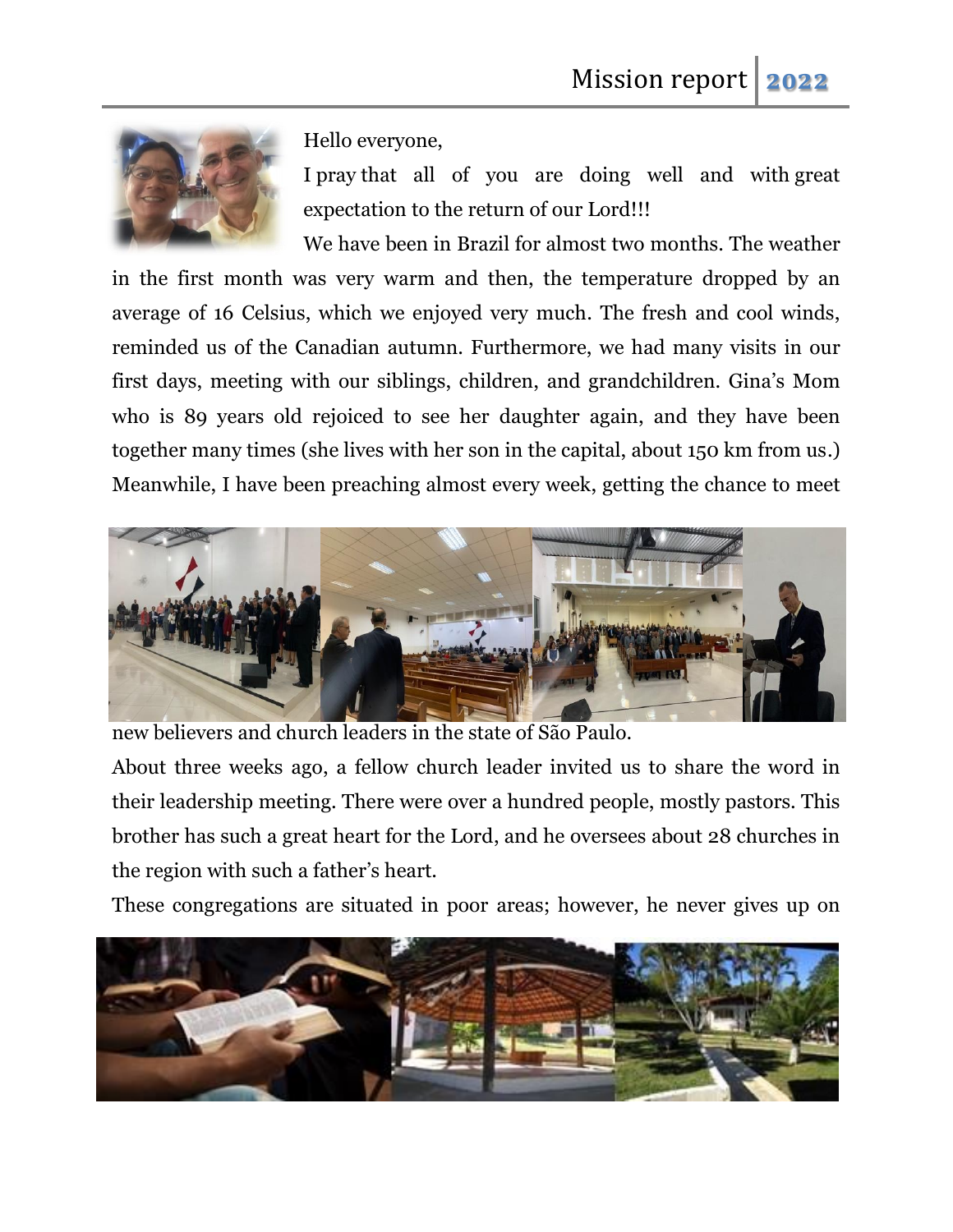them, making much effort to keep the places of worship open. They will start a theological and discipleship training in the place we had in Brazil (see pictures above). This place had served the YWM for six months, to host a family who is heading to South Africa in July; therefore, this new ministry will carry on this training center after their departure.

There is also a project during the month of July with The Way of Grace Church.

We will use their facility for an ESL course prepared last year by my friend Glenn Renice while we were in Canada. Gina and I will be teaching to reach out to young people in Taubaté, a town with over 300 thousand people in the interior of São Paulo. There is a great desire among teens and young adults to learn

English, and we are praying that this could be a door for us to share the gospel as well. In the same church, we will start a Sunday morning service in July in both languages, expecting the students to attend this translated service. (Usually, church services in Brazil are in the evenings; therefore, in the morning the buildings are available.)

I am also sending resources for Pastor Adailton. He is my cousin and is pastoring

a church in the state of Ceará, in Acaraú, a city of 63 thousand people (northeast of the country, about 3000 km from São Paulo). He had asked us for help to supply theological material for his congregation. Adailton is a very faithful man of God and very zealous for the work of the Lord. Through these courses, he is teaching young leaders in his church, and they are

very excited with the training they are receiving as they grow in knowledge and grace of our Lord Jesus Christ.



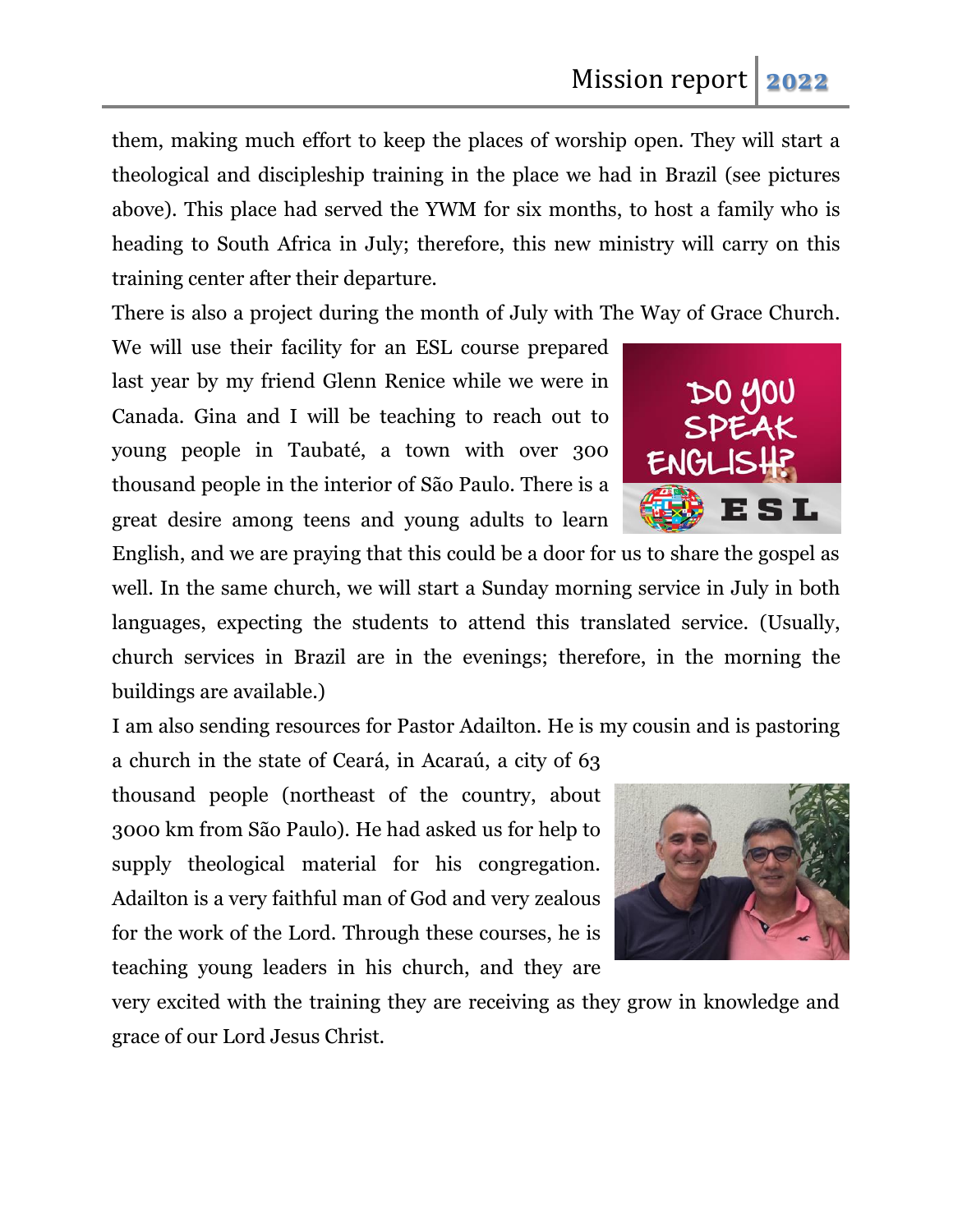

**We sent 100 Bibles in Kinyarwanda language to Rwanda. Pastor Gatungo distributed the Holy Scriptures to the church's members, who rejoiced to have the Lord's words**

Last week we also had the privilege of sending one hundred Bibles to Africa. This group of Christians had built a place of worship with much enthusiasm and of course many challenges as well. Most of their members

couldn't afford to have a Bible, and the pastor had asked me for help. I called the American Bible Society who intermediates with the Rwanda Bible Society, and last Sunday the brethren received their much-wanted treasure. Addressing literature, we bought a printer, and soon we will start printing out tracts and distributing them as a way to share the gospel. We don't know when we might go to other parts of the country, as we are staying in this state at least until August. My cousin had asked me to visit his church in Ceará and to meet church leaders in his town as



well. We are praying about these trips. The spiritual situation in Brazil is very tense as the country is facing a very difficult time due to elections for the senate, congress, and presidency scheduled for October. The country had suffered much with corruption on a very high scale for decades, however, in the past three years the present leader has kept his government without any scandal and of course, he had found many enemies. His wife is a faithful Christian, and he is a guardian of Christian values. The situation reminds me of Daniel's struggles against corrupt government leaders in Babylon, who tried all they could to get rid of the prophet.